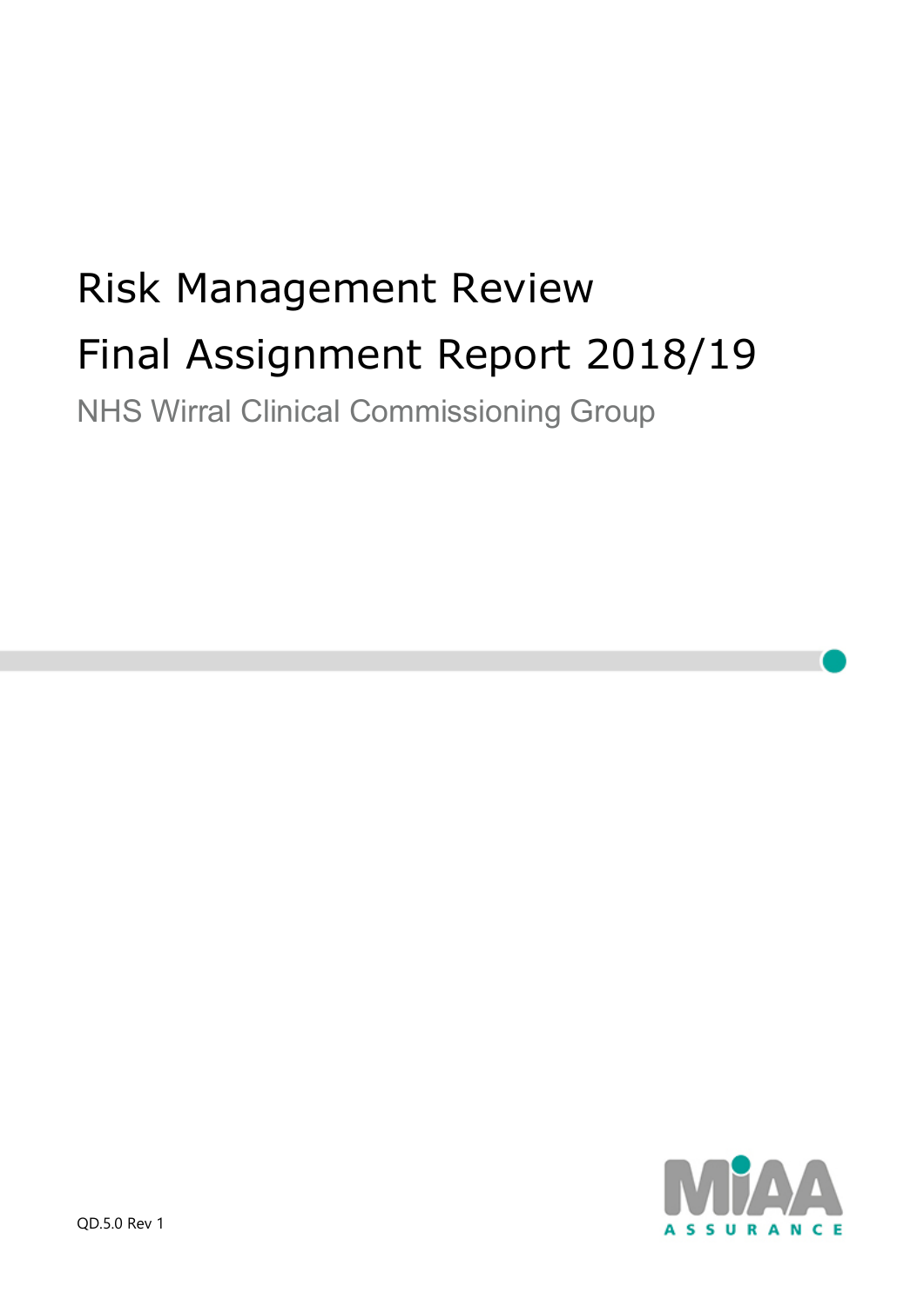# **Contents**

- 1.Introduction, Background and Objectives
- 2.Executive Summary
- 3.Findings, Recommendations and Action Plan

Appendix A: Terms of Reference

Appendix B: Assurance Definitions and Risk Classifications

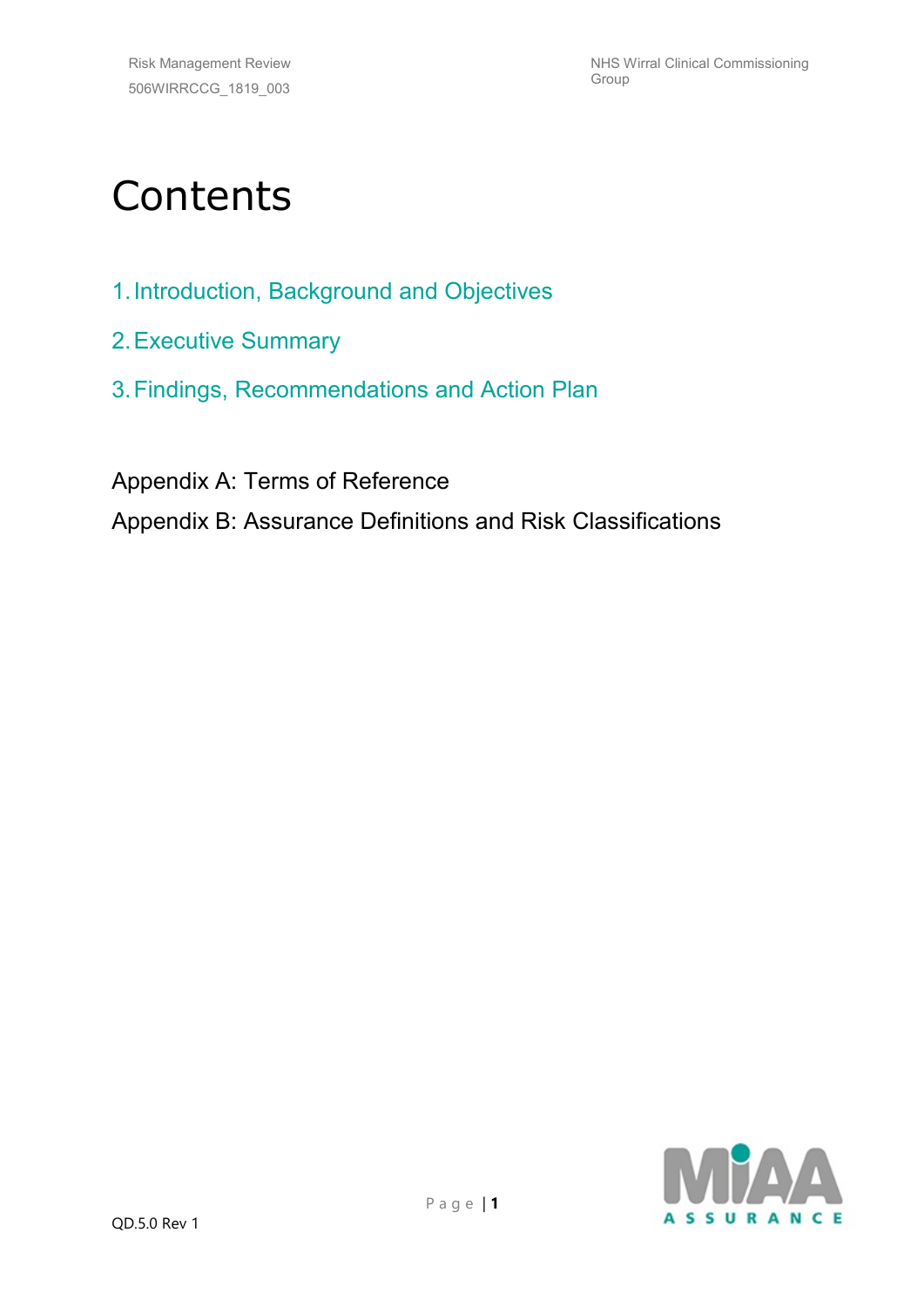## 1. Introduction, Background and Objective

A review of the CCG's Risk Management systems was conducted in accordance with the requirements of the 2018/19 Internal Audit Plan, as approved by the Audit Committee.

Risk management and internal controls should be fully embedded at all levels of the organisation. NHS risk registers are populated from a wide range of sources. This adds to the complexity of achieving a coordinated and consistent approach to assessing, recording and managing risk. This review considered the specific risk management processes operating within the CCG.

The overall objective of the audit was to assess the adequacy of systems and processes in place to ensure that risks are identified and appropriately and accurately escalated through the CCG's risk management structures as documented within the Risk Management Strategy.

#### 2. Executive Summary

There is an adequate system of internal control, however, in some areas weaknesses in design and/or inconsistent application of controls puts the achievement of some aspects of the system objectives at risk.

#### Moderate Assurance

| <b>Scope Area</b>    | <b>Key Themes</b>                                                                                                                                                                                                                                                                                                                                                      |
|----------------------|------------------------------------------------------------------------------------------------------------------------------------------------------------------------------------------------------------------------------------------------------------------------------------------------------------------------------------------------------------------------|
| <b>Risk Strategy</b> | Wirral Clinical Commissioning Group (CCG) has a Risk Management<br>Strategy and Policy in place which was ratified by the Quality &<br>Performance Committee in September 2018 and is available to staff<br>on the intranet and the public website. This outlines the risk<br>management processes, defines roles and responsibilities and<br>monitoring arrangements. |
|                      | The Risk Management Strategy and Policy states that it should be<br>reviewed on a biennial basis. The policy was in date, however it is<br>noted that the specified date for review 3 years following last update.                                                                                                                                                     |
|                      | Overall responsibility for risk management is held by the Chief Officer.<br>The Director of Corporate Affairs, Director of Quality and Patient<br>Safety, Chief Financial Officer and Director of Commissioning are<br>leads for identified areas of risk.                                                                                                             |
|                      | Lay members are included in the membership of key committees. This<br>ensure they have oversight of current CCG risks and management<br>action being undertaken in relation to their specific areas of<br>responsibility.                                                                                                                                              |

The following provides a summary of the key themes.

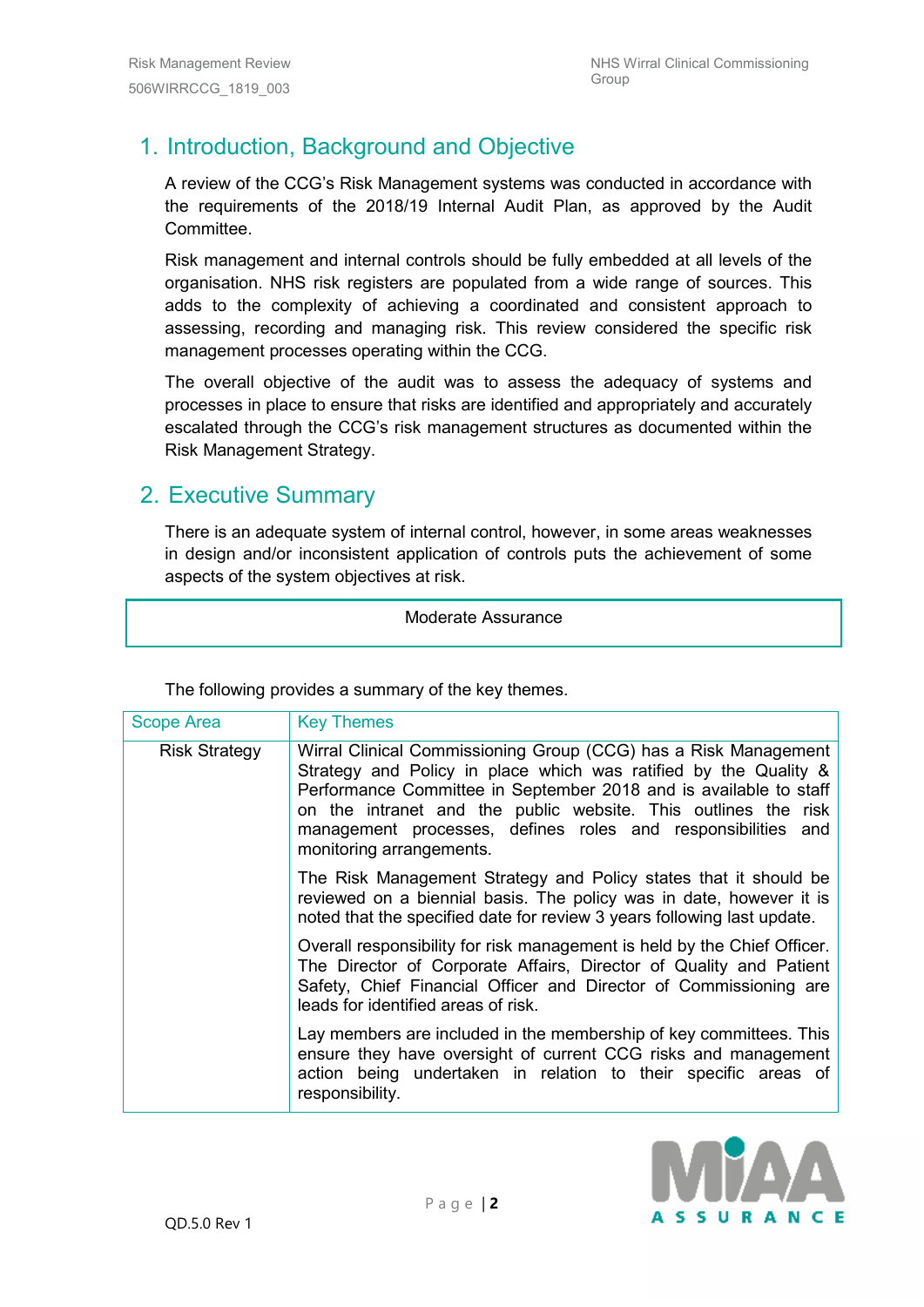|                                                                | The strategy details the responsibilities of all employees including<br>reporting risks, participating in risk assessment processes and<br>attending training. However, it is not clear how this operates in<br>practice and we recommend that the strategy is updated to provide<br>firmer guidance on the risk assessment and escalation processes.<br>The inclusion of a simple flow diagram would assist. There are also<br>some outdated references in the strategy e.g. Section 8.2 refers to<br>NHSLA Risk Management Standards and the Audit Commission. In                                                                                                                   |
|----------------------------------------------------------------|---------------------------------------------------------------------------------------------------------------------------------------------------------------------------------------------------------------------------------------------------------------------------------------------------------------------------------------------------------------------------------------------------------------------------------------------------------------------------------------------------------------------------------------------------------------------------------------------------------------------------------------------------------------------------------------|
|                                                                | addition, due to the recent developments in Programme Management<br>Office arrangements and the use of VERTO software the strategy<br>should be refreshed to align with the current practices in the CCG.<br>(Medium Risk).                                                                                                                                                                                                                                                                                                                                                                                                                                                           |
|                                                                | It would also be beneficial to update the Risk Strategy to reflect how<br>the CCG's partnership and collaboration arrangements link in to the<br>risk and governance requirements through the Joint Commissioning/<br>Section 75 and the Healthy Wirral Programme. (Medium Risk)                                                                                                                                                                                                                                                                                                                                                                                                      |
| <b>Risk</b><br>grading,<br>scoring<br>and<br>training          | The risk grading and scoring mechanism is clearly defined in the Risk<br>Management Strategy. This includes the use of the best practice 5x5<br>risk matrix for the scoring of risks. A risk scoring table is appended to<br>the policy for reference, along with examples for each area of what<br>may constitute a minor or catastrophic risk.                                                                                                                                                                                                                                                                                                                                      |
|                                                                | Whilst Information Governance training is part of the mandatory<br>training programme, which covers elements of risk management,<br>there is no specific training in place within the CCG for risk<br>Interviews confirmed that the CCG has<br>management.<br>not<br>commissioned any risk management training for Managers and staff,<br>nor has there been any recent Governing Body development training<br>in relation to risk management.                                                                                                                                                                                                                                        |
|                                                                | Apart from a recent (Jan 2019) PWC facilitated workshop to support<br>the development of a risk register for the Section 75/ joint<br>commissioning (Wirral Health and Care Commissioning) there has<br>been no dedicated development work in relation to risk.                                                                                                                                                                                                                                                                                                                                                                                                                       |
|                                                                | We recommend that the Risk Management Strategy is strengthened<br>to specify the training staff are required to undertake in relation to risk<br>management, the frequency and how this will be delivered and<br>monitored. (Medium Risk)                                                                                                                                                                                                                                                                                                                                                                                                                                             |
| Identifying,<br>recording,<br>monitoring and<br>managing risks | Risks can be identified and reported by any staff member, however,<br>as noted above, the Risk Management Strategy does not clearly<br>identify how staff members should report risks and this should be<br>strengthened Although anyone can report risks, access is restricted<br>for raising risks to the risk register as a quality control measure. In<br>practice, risks are raised through line management to either the<br>Associate Director or Director Lead and risks are brought forward<br>through the subcommittee structure for consideration before being<br>added to the strategic risk register. The CCG does not operate a<br>system of operational risk registers. |
|                                                                | Review of Governing Body minutes indicated that updates on the risk                                                                                                                                                                                                                                                                                                                                                                                                                                                                                                                                                                                                                   |

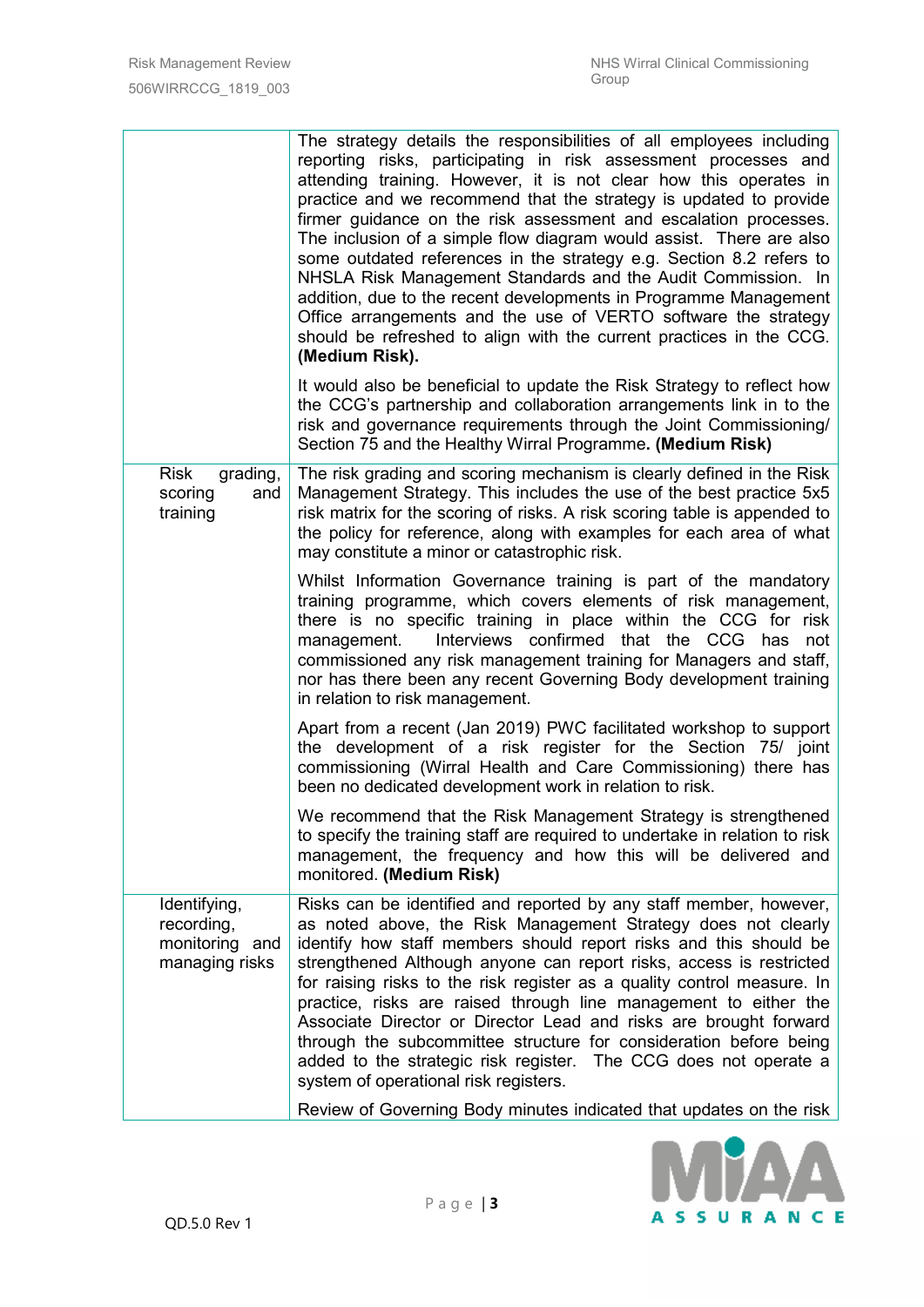|                      | register are regularly presented, however, there is limited evidence<br>within the Governing Body minutes of challenge and debate to support<br>the decisions put forward by the Director of Corporate Affairs.<br>(Medium Risk)                                                                                                                                                                                                                                                                                                                                                                                                                                                                                                              |
|----------------------|-----------------------------------------------------------------------------------------------------------------------------------------------------------------------------------------------------------------------------------------------------------------------------------------------------------------------------------------------------------------------------------------------------------------------------------------------------------------------------------------------------------------------------------------------------------------------------------------------------------------------------------------------------------------------------------------------------------------------------------------------|
|                      | All sub-committees of the Governing Body are responsible for<br>identifying, assessing, evaluating, treating, monitoring and recording<br>risks relating to their respective areas. In addition to this, the Quality &<br>Performance Committee also has delegated responsibility to review<br>the strategic risk register on a monthly basis and escalate key risks to<br>the Governing Body. MIAA review of minutes for the Quality &<br>Performance Committee highlighted that the committee reviews and<br>discusses risks on the risk register. A recent development in<br>undertaking deep dives on long-standing risks is commended, the<br>outcomes have yet to be formally documented in Quality &<br>Performance Committee minutes. |
|                      | The Governing Body also receive an annual report from each sub-<br>committee. The annual report for the Quality and Performance<br>Committee lacks depth as it only includes composition of the<br>committee, the types of reports received by the committee and a very<br>brief work plan. Given that this committee plays a key role in risk<br>management we would expect the Chairs annual report to provide<br>assurance in relation to this duty and how it has been discharged in<br>year. (Low Risk)                                                                                                                                                                                                                                  |
|                      | Audit testing of the minutes of the Finance Committee between July<br>and December 2018 found that 2 of 6 meetings were not quorate as<br>per the Committee's Terms of Reference as the Medical Director was<br>not in attendance. (Low Risk)                                                                                                                                                                                                                                                                                                                                                                                                                                                                                                 |
|                      | Reports submitted to committees often include a covering sheet<br>detailing the purpose of the report. However, these do not link back to<br>specific risks and therefore assurances and supporting information for<br>risks are often unclear. The covering sheet should also identify<br>whether the risk is for consideration for addition to the risk register.<br>(Low Risk)                                                                                                                                                                                                                                                                                                                                                             |
|                      | The CCG Risk Management Strategy states that the Audit Committee<br>are responsible for ensuring that the risk assurance processes are<br>being followed and reviewed on an annual basis. Audit review of the<br>Audit Committee minutes confirmed review of the Risk Management<br>System occurred in September 2018 through the provision of an<br>assurance report from the Director of Corporate Affairs.                                                                                                                                                                                                                                                                                                                                 |
| <b>Risk Register</b> | At the time of this review, the CCG had 13 risks recorded on the risk<br>register. It is noted that some sections of the risk register lack clarity,<br>specifically, movement between previous and current scoring<br>columns.                                                                                                                                                                                                                                                                                                                                                                                                                                                                                                               |
|                      | A number of the risks are not clearly articulated and should be<br>reviewed, there is no target risk rating or reference to risk appetite for<br>each risk and the assurance is not sufficiently detailed. There are<br>instances where the risk has morphed into another over time, whereas                                                                                                                                                                                                                                                                                                                                                                                                                                                  |

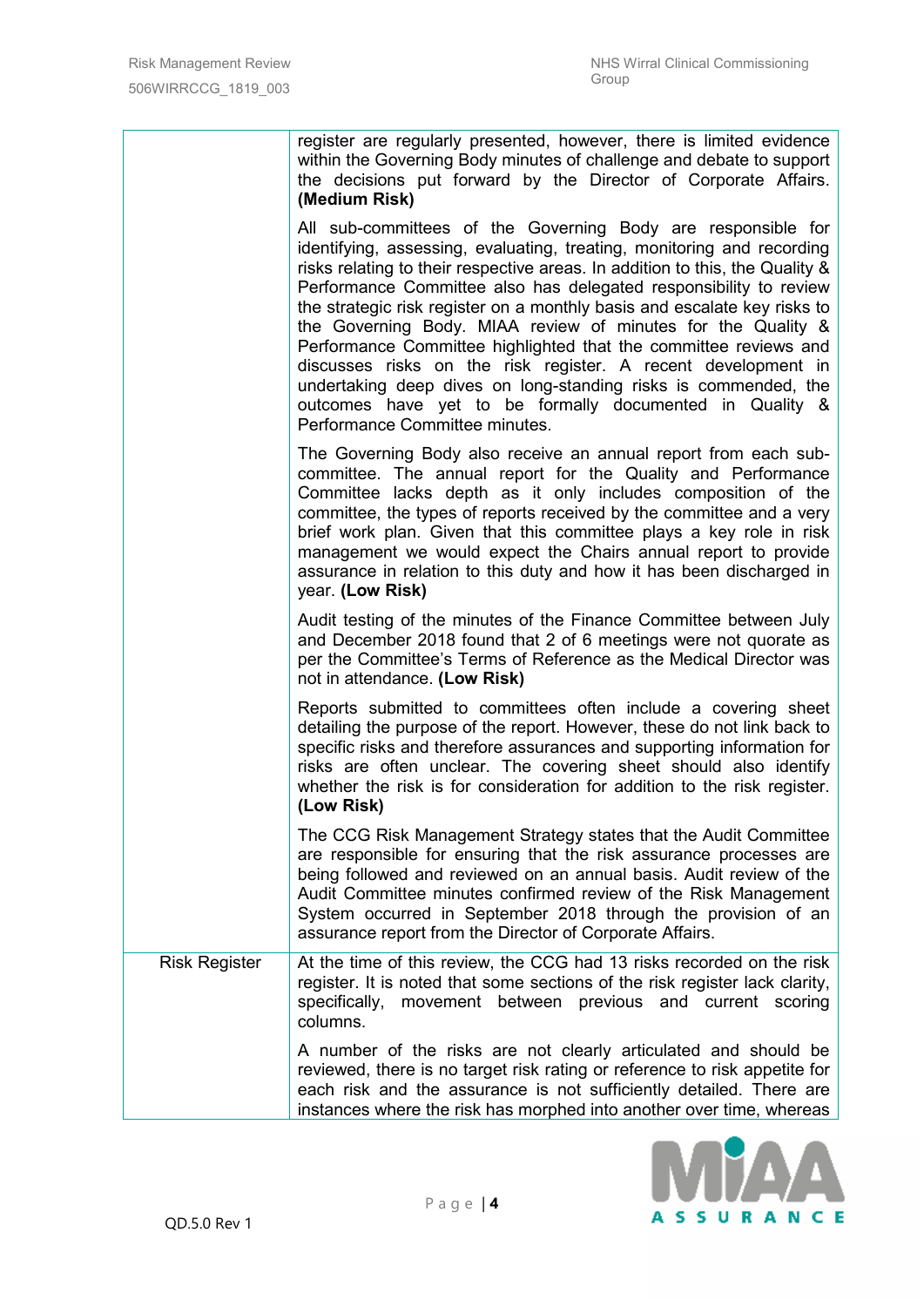it may have been more appropriate to formally amend or close the original risk and add a new one.

Audit testing of the risk register found that risks were marked as discussed at recent Finance Committee and Quality & Performance Committee meetings. Review of the corresponding minutes found that they did not always reference the risks that were shown as discussed on the risk register. Testing also highlighted that action plans do not consistently include specific target achievement dates and actions are assigned to Directors rather than operational leads. A number of risks had been on the register for years, although the CCG has recently instigated deep dives into these long standing risks.**(High Risk)**

The CCG should also consider how the strategic risk register will integrate system wide risks in relation to Healthy Wirral and WHaCC, especially where the CCG may want a watching brief on emerging/ developing risks.

#### 3. Findings, Recommendations and Action Plan

The review findings are provided on a prioritised, exception basis, identifying the management responses to address issues raised through the review.

To aid management focus in respect of addressing findings and related recommendations, the classifications provided in Appendix B have been applied. The table below summarises the prioritisation of recommendations in respect of this review.

| <b>Critical</b> | <b>High</b> | <b>Medium</b> | LOW | Total |
|-----------------|-------------|---------------|-----|-------|
|                 |             |               | ັ   |       |

Other detailed findings and recommendations are set out below.

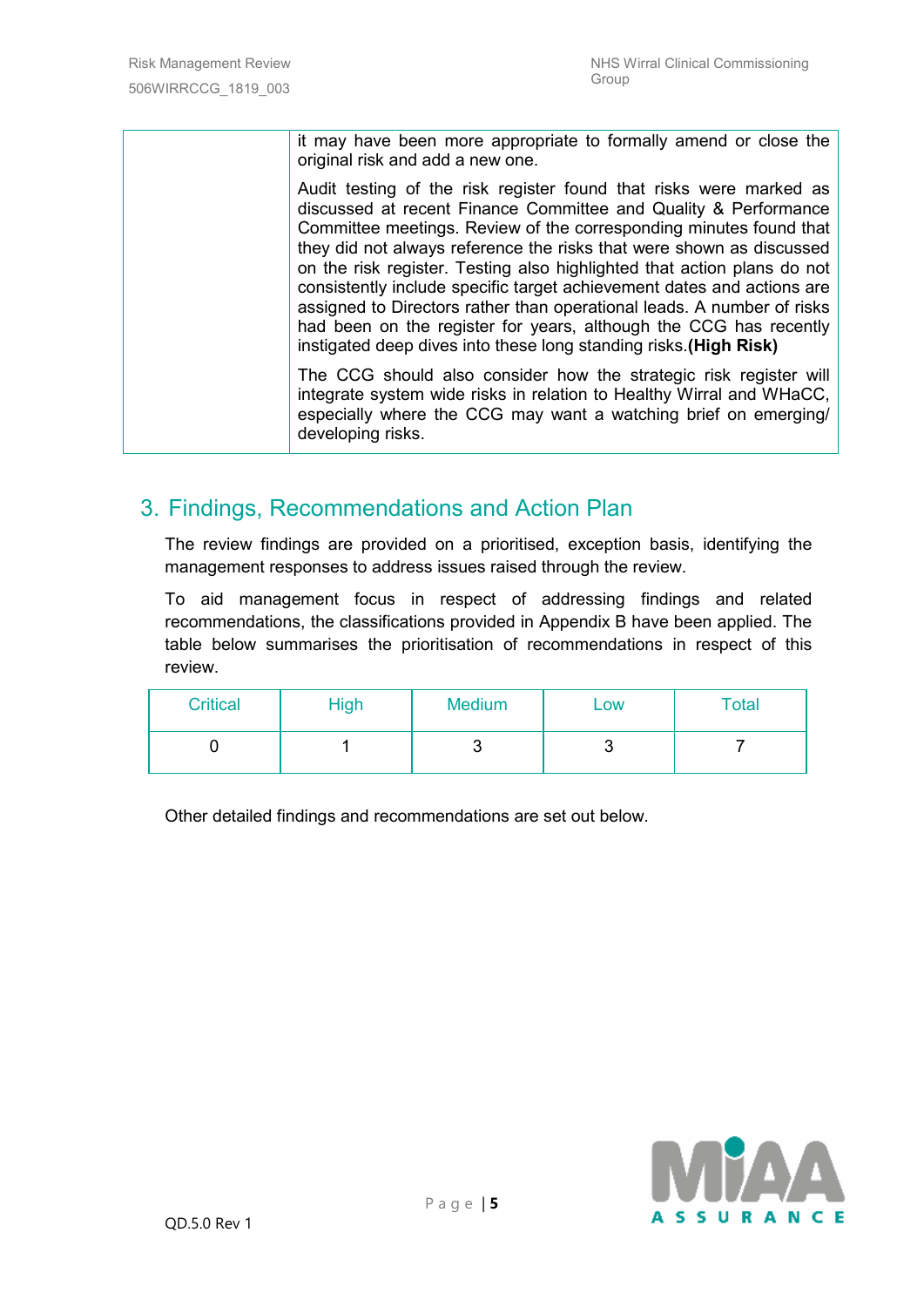### 4. Detailed Recommendations

**1.** Risk Register **Risk Rating: High** 

#### Operating Effectiveness

Issue Identified – At the time of this review, the CCG had 13 risks recorded on the risk register. It is noted that some sections of the risk register lack clarity, specifically, movement between previous and current scoring columns.

A number of the risks are not clearly articulated and should be reviewed, there is no target risk rating or reference to risk appetite for each risk and the assurance is not sufficiently detailed. There are instances where the risk has morphed into another over time, whereas it may have been more appropriate to formally amend or close the original risk and add a new one.

Audit testing of the risk register found that risks were marked as discussed at recent Finance Committee and Quality & Performance Committee meetings. Review of the corresponding minutes found that they did not always reference the risks that were shown as discussed on the risk register. Testing also highlighted that action plans do not consistently include specific target achievement dates and actions are assigned to Directors rather than operational leads. A number of risks had been on the register for years, although the CCG has recently instigated deep dives into these long standing risks.

The CCG should also consider how the strategic risk register will integrate system wide risks in relation to Healthy Wirral and WHaCC, especially where the CCG may want a watching brief on emerging/ developing risks.

Specific Risk – Risks and the requirements to mitigate them are vague and so risks are not mitigated in a timely manner.

Committee minutes may not accurately reflect the discussion and updates taking place.

Risk register may not accurately reflect the discussions taking place at committee level.

Recommendation – The risk register should be updated and refreshed to ensure that :

- The terminology of risk descriptors are updated so that they are clear on what the actual risk is.
- Assurance and key control requirements should be more clearly defined to show details of report, meetings, accountability etc. a
- Target risk rating and risk appetite should be documented.
- Action plans should include a target date for implementation and include an operational lead to drive forward progress.
- The CCG should ensure that all risk discussed are formally referenced in the relevant committee minutes and that updates to the risk register correspond to the information detailed in the committee minutes.
- Healthy Wirral system, WHaCC collaboration and partnership risks should be included in the risk register to ensure there is one repository for risk.

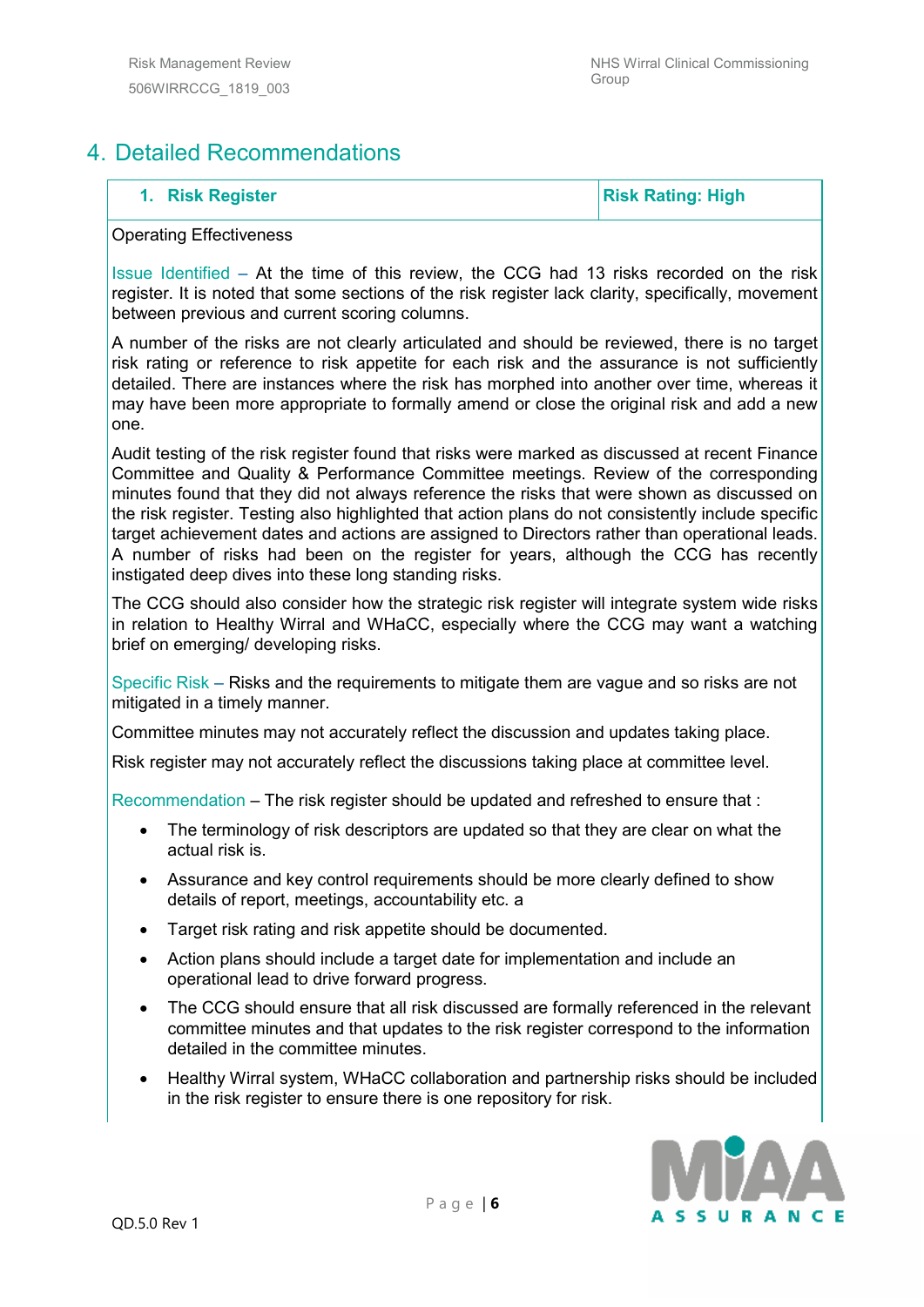Management Response (Remedial Action Agreed) – Agree with recommendations and will use Quality and Performance committee meetings to refresh the Risk Register, which may spread over successive meetings,

Responsibility for Action – Paul Edwards, Director of Corporate Affairs

Deadline for Action – October 2019

Operating Effectiveness

Issue Identified – The strategy details the responsibilities of all employees including reporting risks, participating in risk assessment processes and attending training. However, it is not clear how this operates in practice and we recommend that the strategy is updated to provide firmer guidance on the risk assessment and escalation processes. The inclusion of a simple flow diagram would assist. There are also some outdated references in the strategy e.g. Section 8.2 refers to NHSLA Risk Management Standards and the Audit Commission. In addition, due to the recent developments in Programme Management Office arrangements and the use of VERTO software the strategy should be refreshed to align with the current practices in the CCG.

It would also be beneficial to update the Risk Strategy to reflect how the CCG's partnership and collaboration arrangements link in to the risk and governance requirements through the Joint Commissioning/ Section 75 and the Healthy Wirral Programme.

Specific Risk – Operational risk management processes are not clear, therefore employees may not be aware of how to raise risks.

Recommendation – The CCG should refresh the Risk Management Strategy and Policy to ensure it reflects current practices in the CCG, including the PMO arrangements and that risk management processes are more clearly detailed so that staff can use as a reference document/ operating procedure.

Management Response (Remedial Action Agreed) – Agree with recommendation.

Responsibility for Action – Paul Edwards, Director of Corporate Affairs

Deadline for Action – September 2019

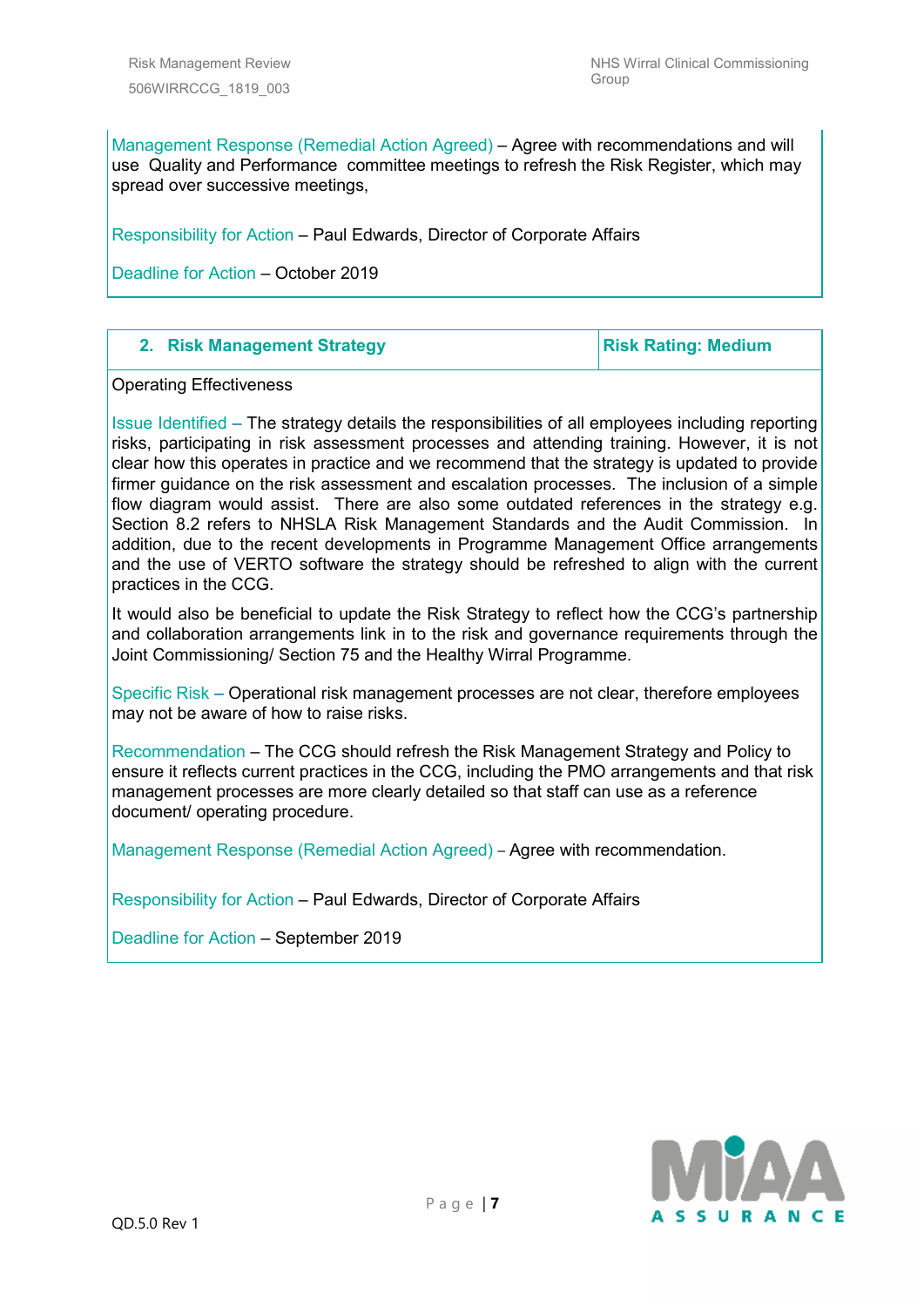#### **3.** Risk Management Training **Risk Rating: Medium**

#### Operating Effectiveness

Issue Identified – Whilst Information Governance training is part of the mandatory training programme, which covers elements of risk management, there is no specific training in place within the CCG for risk management. Interviews confirmed that the CCG has not commissioned any risk management training for Managers and staff, nor has there been any recent Governing Body development training in relation to risk management.

Apart from a recent (Jan 2019) PWC facilitated workshop to support the development of a risk register for the Section 75/ joint commissioning (Wirral Health and Care Commissioning) there has been no dedicated development work in relation to risk.

Specific Risk – Staff are not appropriately trained to identify and manage risks.

Recommendation – MIAA recommends that a review of training needs is undertaken across all cohorts of staffing groups, specifically considering Governing Body and management tier.

Subsequently, this should be clearly documented within the Risk Management Strategy.

Management Response (Remedial Action Agreed) – Agree with recommendation. Will arrange a number of sessions for staff groups, incorporating changes to Policy and links to PMO approach

Responsibility for Action – Paul Edwards, Director of Corporate Affairs

Deadline for Action – December 2019

| 4. Governing Body and Committee Challenge of Risk   Risk Rating: Medium |  |
|-------------------------------------------------------------------------|--|
|-------------------------------------------------------------------------|--|

Operating Effectiveness

Issue Identified –Review of Governing Body minutes indicated that updates on the risk register are regularly presented, however, there is limited evidence of challenge on risk status and risk mitigation activities other than that recommended by the Director of Corporate Affairs and the minutes/ cover reports do not fully demonstrate assurances received from the Governing Body sub committees.

Evidence of challenge is also limited in the Quality and Performance Committee minutes, although it is noted that this had improved in the most recent minutes.

Specific Risk – Risks may not be adequately challenged and so progress to mitigate risks is not driven forward.

Minutes may not adequately record discussions taking place at meetings.

Recommendation – The CCG should ensure that minutes appropriately evidence any

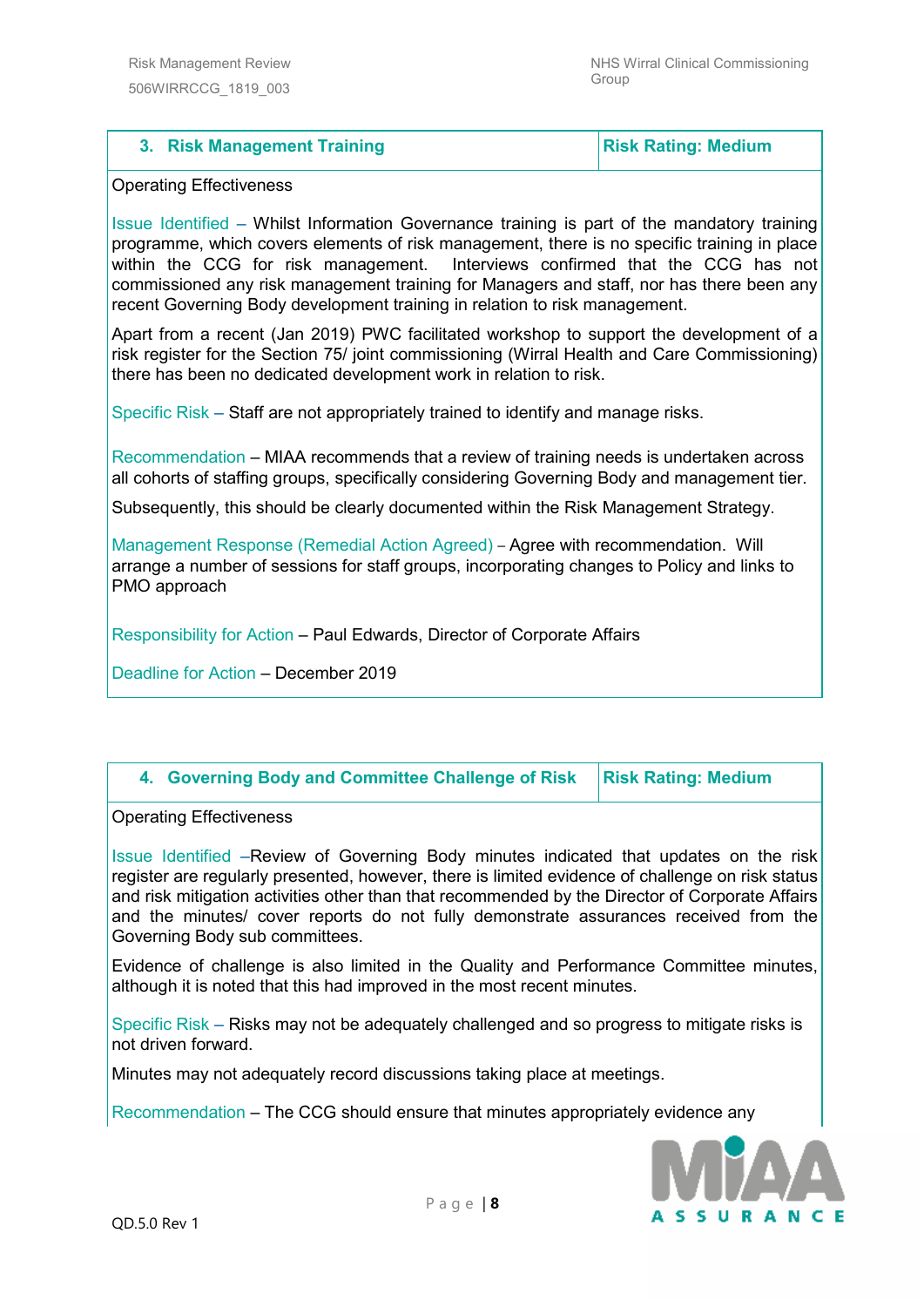discussions and challenge in relation to risk, escalation and mitigation action plans.

Management Response (Remedial Action Agreed) – Director of Corporate Affairs will work with lead Director for Quality and Performance Committee (Director of Quality and Patient Safety) to ensure minutes of the Quality and Performance Committee capture challenge and discussions.

Responsibility for Action – Paul Edwards, Director of Corporate Affairs and Lorna Quigley, Director of Quality and Patient Safety

Deadline for Action – June 2019

| 5. Quality & Performance Committee Annual Report | <b>Risk Rating: Low</b> |
|--------------------------------------------------|-------------------------|
|--------------------------------------------------|-------------------------|

Operating Effectiveness

Issue Identified – The Governing Body receive an annual report from each sub-committee. The annual report for the Quality and Performance Committee lacks depth as it only includes composition of the committee, the types of reports received by the committee and a very brief work plan. Given that this committee plays a key role in risk management we would expect the Chairs annual report to provide assurance in relation to this duty and how it has been discharged in year.

Specific Risk – Governing Body do not receive adequate assurance that the committee are fulfilling their roles and responsibilities.

Recommendation – All committee annual reports should provide an update on how they have discharged their duties but in particular the Quality and Performance Committee annual report should provide assurance in relation to its risk management duty and how it has been discharged in year.

Management Response (Remedial Action Agreed) – Agree with recommendation

Responsibility for Action – Committee Chairs

Deadline for Action – June 2019

|  |  | 6. Finance Committee Quoracy |  |  |
|--|--|------------------------------|--|--|
|--|--|------------------------------|--|--|

**Risk Rating: Low** 

Operating Effectiveness

Issue Identified – Audit testing of the Finance Committee minutes between July and December 2018 found that 2 of 6 meetings were not quorate as per the Committee's Terms of Reference, as the Medical Director was not in attendance.

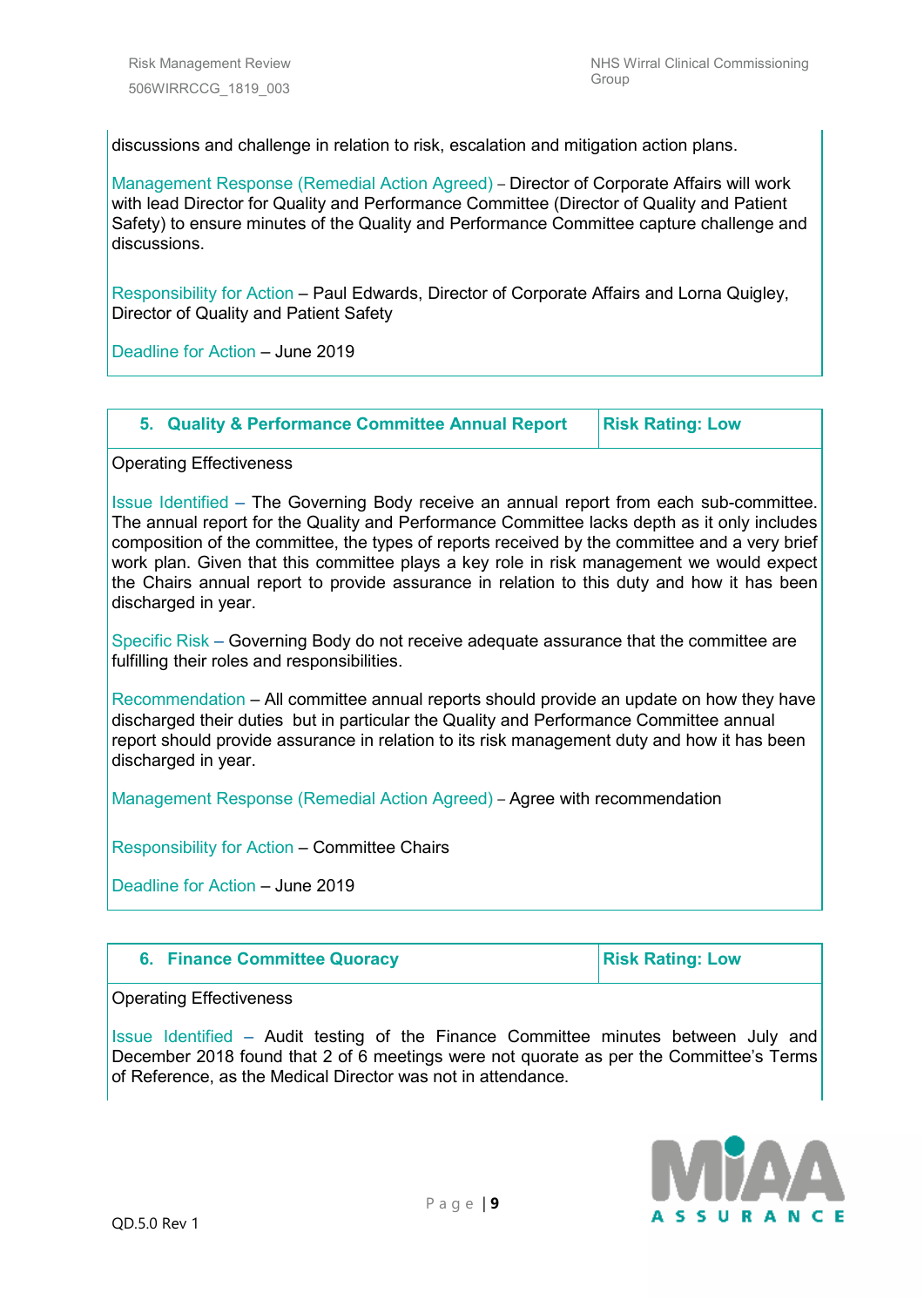Specific Risk – Committee terms of reference do not reflect actual expectations. Required attendance is not in line with terms of reference.

Recommendation – MIAA recommends that the CCG review the required attendees stated on the terms of reference and ensure that this reflects actual attendance expectations.

Management Response (Remedial Action Agreed) – Agree with recommendation

Responsibility for Action – Lesley Doherty, Chair of Finance Committee/Mike Treharne, Chief Finance Officer

Deadline for Action – June 2019

| <b>7. Report Covering Sheets</b> | <b>Risk Rating: Low</b> |
|----------------------------------|-------------------------|
|----------------------------------|-------------------------|

Operating Effectiveness

Issue Identified – Reports submitted to committees often include a covering sheet detailing the purpose of the report. However, these do not link back to specific risks and therefore assurances and supporting information for risks are often unclear. The covering sheet should also identify whether the risk is for consideration for addition to the risk register.

Specific Risk – Assurance trail relating to specific risks cannot be followed.

Recommendation – Cover sheets should include a clearer reference to risk and where the report is providing assurance this also needs to be clearly noted.

Management Response (Remedial Action Agreed) – Agree with recommendation and will revise cover sheets guidance to make requirements more explicit

Responsibility for Action – Paul Edwards, Director of Corporate Affairs

Deadline for Action – July 2019

#### Follow-up

In light of the findings of this audit we would recommend that follow-up work to confirm the implementation of agreed management actions is conducted within the next 12 months.

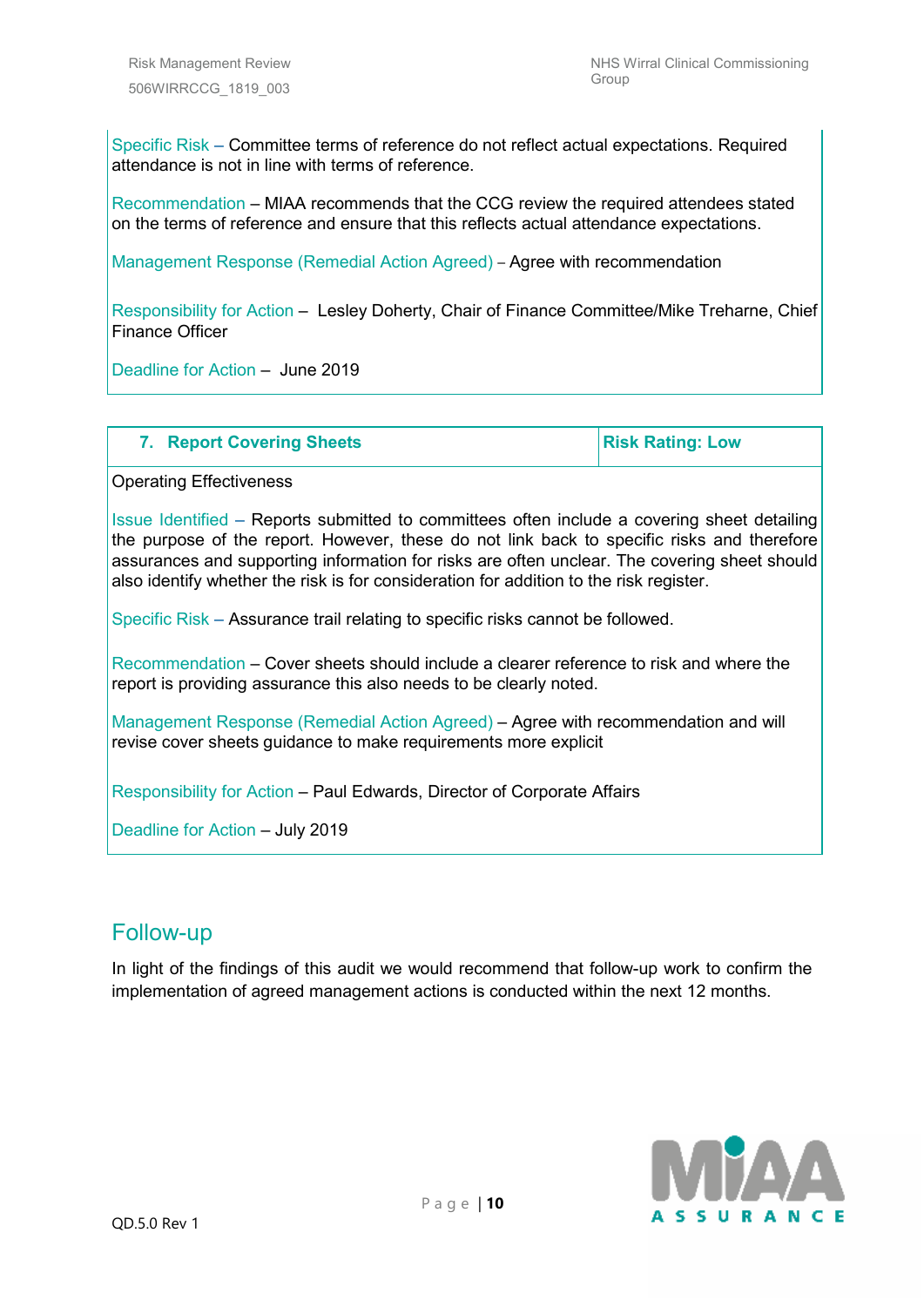# Appendix A: Terms of Reference

The overall objective of the audit was to assess the adequacy of systems and processes in place to ensure that risks are identified and appropriately and accurately escalated through the CCG's risk management structures as documented within the Risk Management Strategy.

The following sub-objectives were identified:

- The CCG has an up-to-date Risk Management Strategy underpinned by policies and procedure notes, which have been appropriately approved and communicated to all staff;
- Appropriate risk grading and scoring mechanisms have been developed and relevant staff have been trained accordingly;
- There are adequate and established methods for identifying, recording, monitoring and managing risks from a range of sources in line with the Risk Management Policy and these are effectively deployed;
- Open risks on the Risk Register are regularly reviewed and action plans are produced to mitigate risks in line with the Risk Management Policy;
- The CCG Audit Committee and the Senior Management Team monitor aspects of risk management as defined within the Risk Management Policy; and
- There are reporting arrangements in place to inform the Governing Body of risks as appropriate.

#### Limitations inherent to the internal auditor's work

We have undertaken the review of the process, subject to the following limitations.

#### **Internal control**

Internal control, no matter how well designed and operated, can provide only reasonable and not absolute assurance regarding achievement of an organisation's objectives. The likelihood of achievement is affected by limitations inherent in all internal control systems. These include the possibility of poor judgement in decision-making, human error, control processes being deliberately circumvented by employees and others, management overriding controls and the occurrence of unforeseeable circumstances.

#### **Future periods**

The assessment of controls relating to the Risk Management process is that at February 2019. Historic evaluation of effectiveness is not always relevant to future periods due to the risk that:

• The design of controls may become inadequate because of changes in the operating environment, law, regulation or other; or

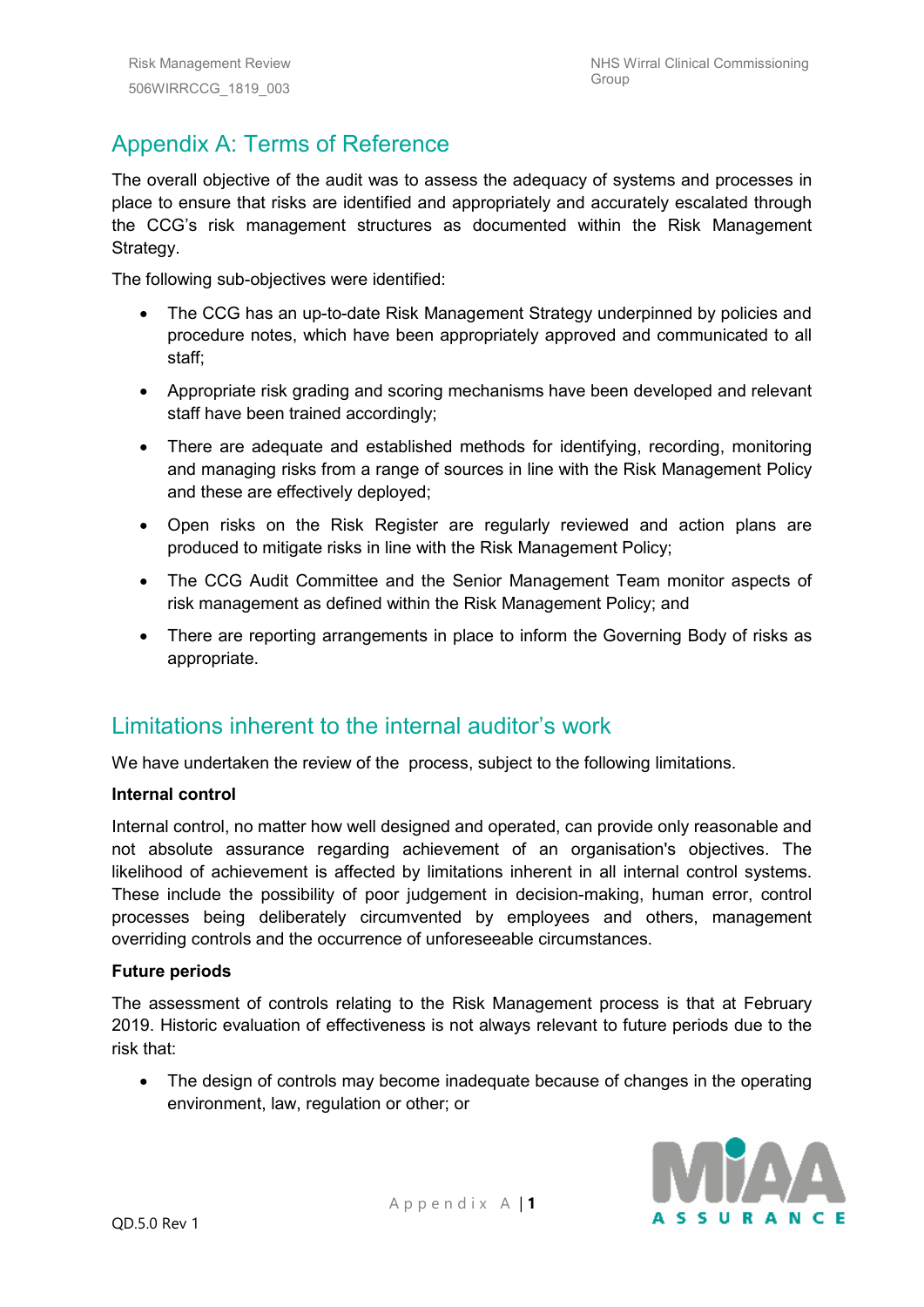• The degree of compliance with policies and procedures may deteriorate.

#### Responsibilities of management and internal auditors

It is management's responsibility to develop and maintain sound systems of risk management, internal control and governance and for the prevention and detection of irregularities and fraud. Internal audit work should not be seen as a substitute for management's responsibilities for the design and operation of these systems.

We shall endeavour to plan our work so that we have a reasonable expectation of detecting significant control weaknesses and, if detected, we shall carry out additional work directed towards identification of consequent fraud or other irregularities. However, internal audit procedures alone, even when carried out with due professional care, do not guarantee that fraud will be detected. The organisation's Local Counter Fraud Officer should provide support for these processes.

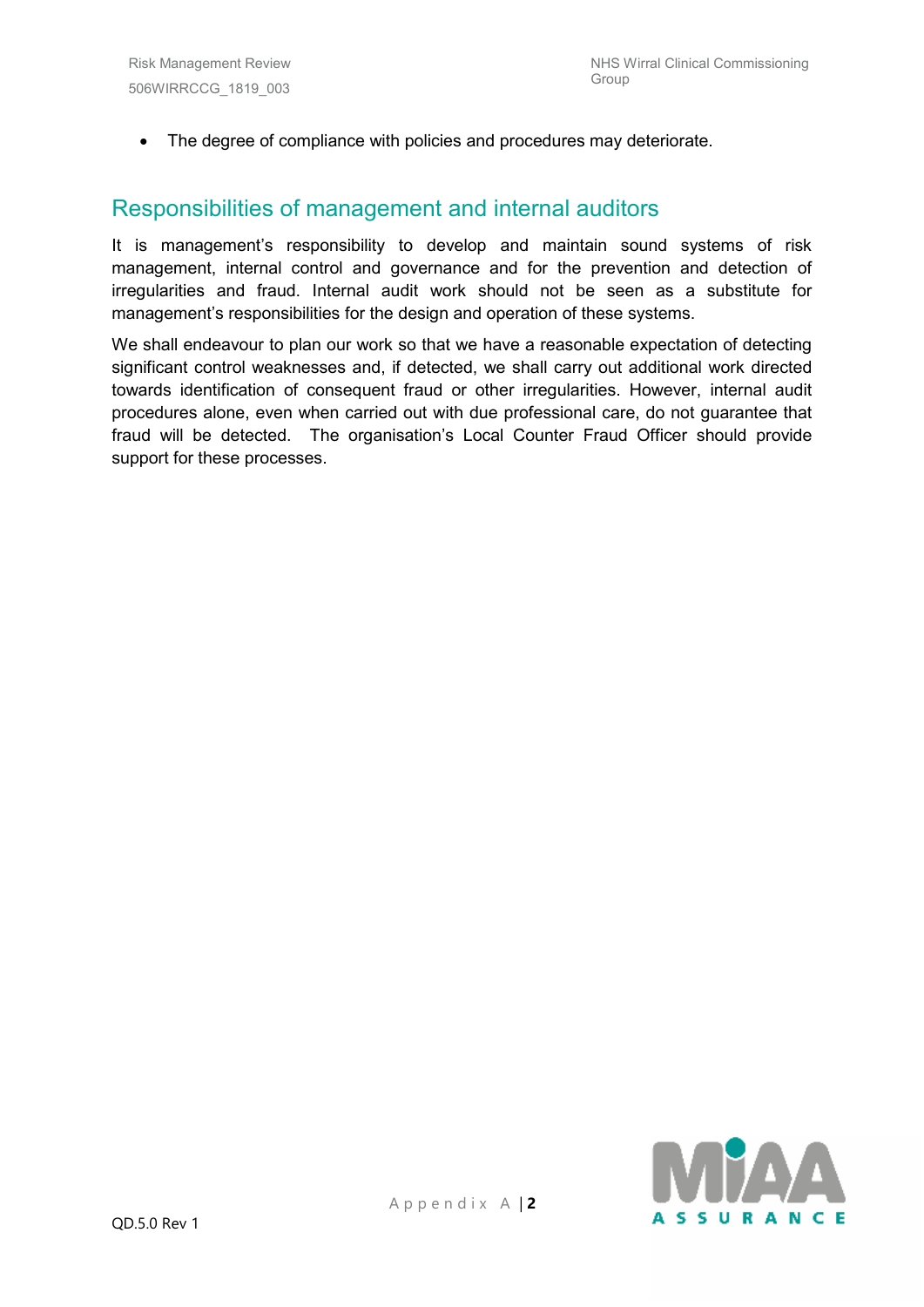# Appendix B: Assurance Definitions and Risk Classifications

| <b>Level of</b><br><b>Assurance</b> | <b>Description</b>                                                                                                                                                                                                    |
|-------------------------------------|-----------------------------------------------------------------------------------------------------------------------------------------------------------------------------------------------------------------------|
| High                                | There is a strong system of internal control which has been effectively designed to meet<br>the system objectives, and that controls are consistently applied in all areas reviewed.                                  |
| Substantial                         | There is a good system of internal control designed to meet the system objectives, and<br>that controls are generally being applied consistently.                                                                     |
| Moderate                            | There is an adequate system of internal control, however, in some areas weaknesses in<br>design and/or inconsistent application of controls puts the achievement of some aspects<br>of the system objectives at risk. |
| Limited                             | There is a compromised system of internal control as weaknesses in the design and/or<br>inconsistent application of controls puts the achievement of the system objectives at risk.                                   |
| No                                  | There is an inadequate system of internal control as weaknesses in control, and/or<br>consistent non-compliance with controls could/has resulted in failure to achieve the<br>system objectives.                      |

|          | <b>Risk Rating Assessment Rationale</b>                                                                                                                                                                                                                                                                              |  |  |
|----------|----------------------------------------------------------------------------------------------------------------------------------------------------------------------------------------------------------------------------------------------------------------------------------------------------------------------|--|--|
| Critical | Control weakness that could have a significant impact upon, not only the system,<br>function or process objectives but also the achievement of the organisation's objectives<br>in relation to:                                                                                                                      |  |  |
|          | the efficient and effective use of resources                                                                                                                                                                                                                                                                         |  |  |
|          | the safeguarding of assets                                                                                                                                                                                                                                                                                           |  |  |
|          | the preparation of reliable financial and operational information                                                                                                                                                                                                                                                    |  |  |
|          | compliance with laws and regulations.                                                                                                                                                                                                                                                                                |  |  |
| High     | Control weakness that has or is likely to have a significant impact upon the achievement<br>of key system, function or process objectives. This weakness, whilst high impact for the<br>system, function or process does not have a significant impact on the achievement of the<br>overall organisation objectives. |  |  |
| Medium   | Control weakness that:                                                                                                                                                                                                                                                                                               |  |  |
|          | has a low impact on the achievement of the key system, function or process<br>objectives;                                                                                                                                                                                                                            |  |  |
|          | has exposed the system, function or process to a key risk, however the<br>likelihood of this risk occurring is low.                                                                                                                                                                                                  |  |  |
| Low      | Control weakness that does not impact upon the achievement of key system, function or<br>process objectives; however implementation of the recommendation would improve<br>overall control.                                                                                                                          |  |  |

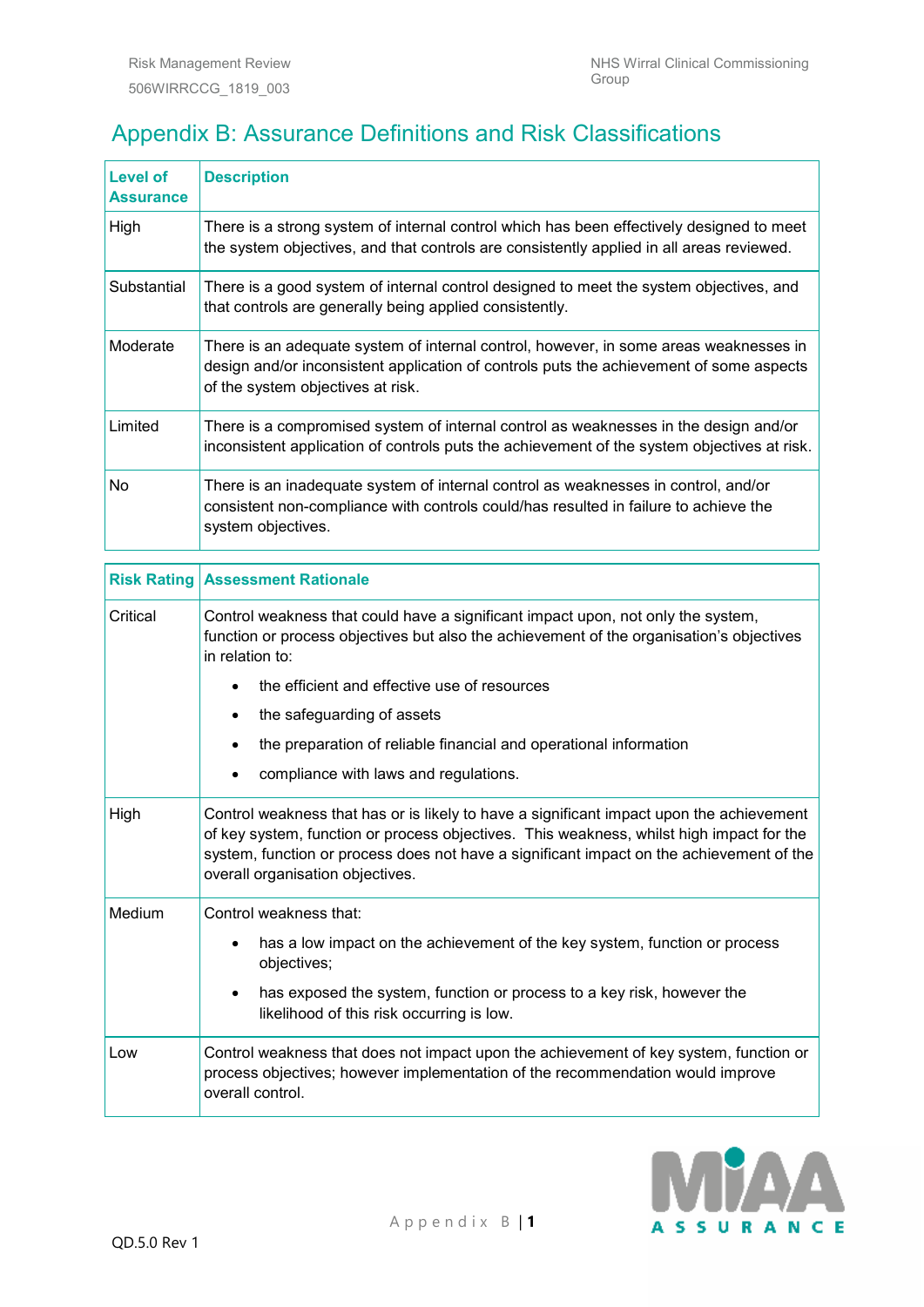# Report Distribution

| <b>Name</b>              | <b>Title</b>                     | <b>Report</b><br><b>Distribution</b> |
|--------------------------|----------------------------------|--------------------------------------|
| <b>Paul Edwards</b>      | Director of Corporate Affairs    | Draft & Final                        |
| <b>Grace Price-Jones</b> | Acting Corporate Affairs Manager | Draft & Final                        |
| <b>Mike Treharne</b>     | <b>Chief Finance Officer</b>     | Final                                |

## Discussion meeting held with

| Name                | Title                            | <b>Date</b>                |
|---------------------|----------------------------------|----------------------------|
| <b>Paul Edwards</b> | Director of Corporate Affairs    | 8 <sup>th</sup> March 2019 |
| Grace Price-Jones   | Acting Corporate Affairs Manager | 8 <sup>th</sup> March 2019 |

### Review Completion

| <b>Name</b>                          | <b>Planned Date</b> | <b>Actual Date</b> |
|--------------------------------------|---------------------|--------------------|
| <b>Fieldwork Starts</b>              | February 2019       | February 2019      |
| <b>Discussion Document to Client</b> | March 2019          | <b>March 2019</b>  |
| Responses by Client                  | <b>March 2019</b>   | <b>March 2019</b>  |
| <b>Final Report</b>                  | <b>March 2019</b>   | <b>March 2019</b>  |